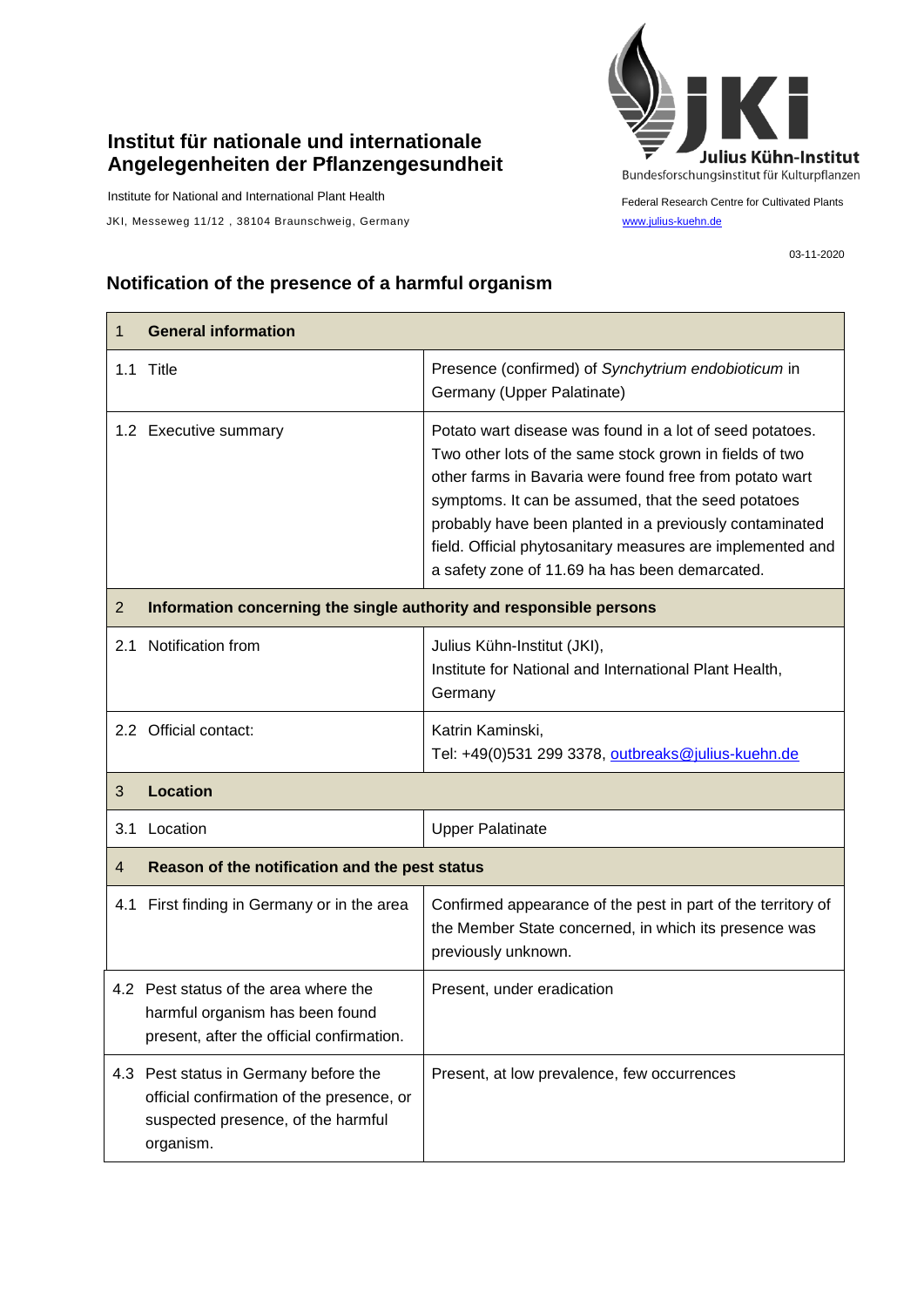|     | 4.4 Pest status in Germany after the<br>official confirmation of the presence of<br>the harmful organism. | Present, at low prevalence, few occurrences                                                                                                                                                                                                                                   |  |
|-----|-----------------------------------------------------------------------------------------------------------|-------------------------------------------------------------------------------------------------------------------------------------------------------------------------------------------------------------------------------------------------------------------------------|--|
| 5   | Finding, sampling, testing and confirmation of the harmful organism                                       |                                                                                                                                                                                                                                                                               |  |
| 5.1 | How the presence or appearance of<br>the harmful organism was found.                                      | Information submitted by professional operators,<br>laboratories or other persons.                                                                                                                                                                                            |  |
|     |                                                                                                           | On 9 October 2020, the Bodengesundheitsdienst<br>(responsible for ring rot and brown rot examinations of<br>potatoes in Bavaria) reported to the official body, that<br>tubers with suspicious symptoms of potato wart disease<br>were found within the sample of 200 tubers. |  |
|     | 5.2 Date of finding:                                                                                      | 25-09-2020                                                                                                                                                                                                                                                                    |  |
| 5.3 | Sampling for laboratory analysis.                                                                         | 28-09-2020                                                                                                                                                                                                                                                                    |  |
|     | 5.4 Name and address of the Laboratory                                                                    | Bayerische Landesanstalt für Landwirtschaft (LfL) – Institut<br>für Pflanzenschutz                                                                                                                                                                                            |  |
|     |                                                                                                           | Lange Point 10                                                                                                                                                                                                                                                                |  |
|     |                                                                                                           | 85354 Freising                                                                                                                                                                                                                                                                |  |
| 5.5 | Diagnostic method                                                                                         | According to peer reviewed protocols.                                                                                                                                                                                                                                         |  |
| 5.6 | Date of official confirmation of the<br>harmful organism's identity.                                      | 01-10-2020                                                                                                                                                                                                                                                                    |  |
| 6   | Infested area, and the severity and source of the outbreak in that area                                   |                                                                                                                                                                                                                                                                               |  |
| 6.1 | Size and delimitation of the infested<br>area.                                                            | 1.82 ha                                                                                                                                                                                                                                                                       |  |
|     | 6.2 Characteristics of the infested area<br>and its vicinity.                                             | Open air - production area: field (arable, pasture)                                                                                                                                                                                                                           |  |
|     |                                                                                                           | Plant to be (re)planted or reproduced.                                                                                                                                                                                                                                        |  |
| 6.3 | Host plants in the infested area and its<br>vicinity                                                      | Solanum tuberosum                                                                                                                                                                                                                                                             |  |
| 6.4 | Infested plant(s), plant product(s) and<br>other object(s).                                               | Solanum tuberosum                                                                                                                                                                                                                                                             |  |
| 6.5 | Source of the outbreak                                                                                    | Not known                                                                                                                                                                                                                                                                     |  |
| 7   | <b>Official phytosanitary measures</b>                                                                    |                                                                                                                                                                                                                                                                               |  |
| 7.1 | Adoption of official phytosanitary<br>measures.                                                           | Official phytosanitary measures have been taken. Those<br>measures are taken inside the demarcated area.                                                                                                                                                                      |  |